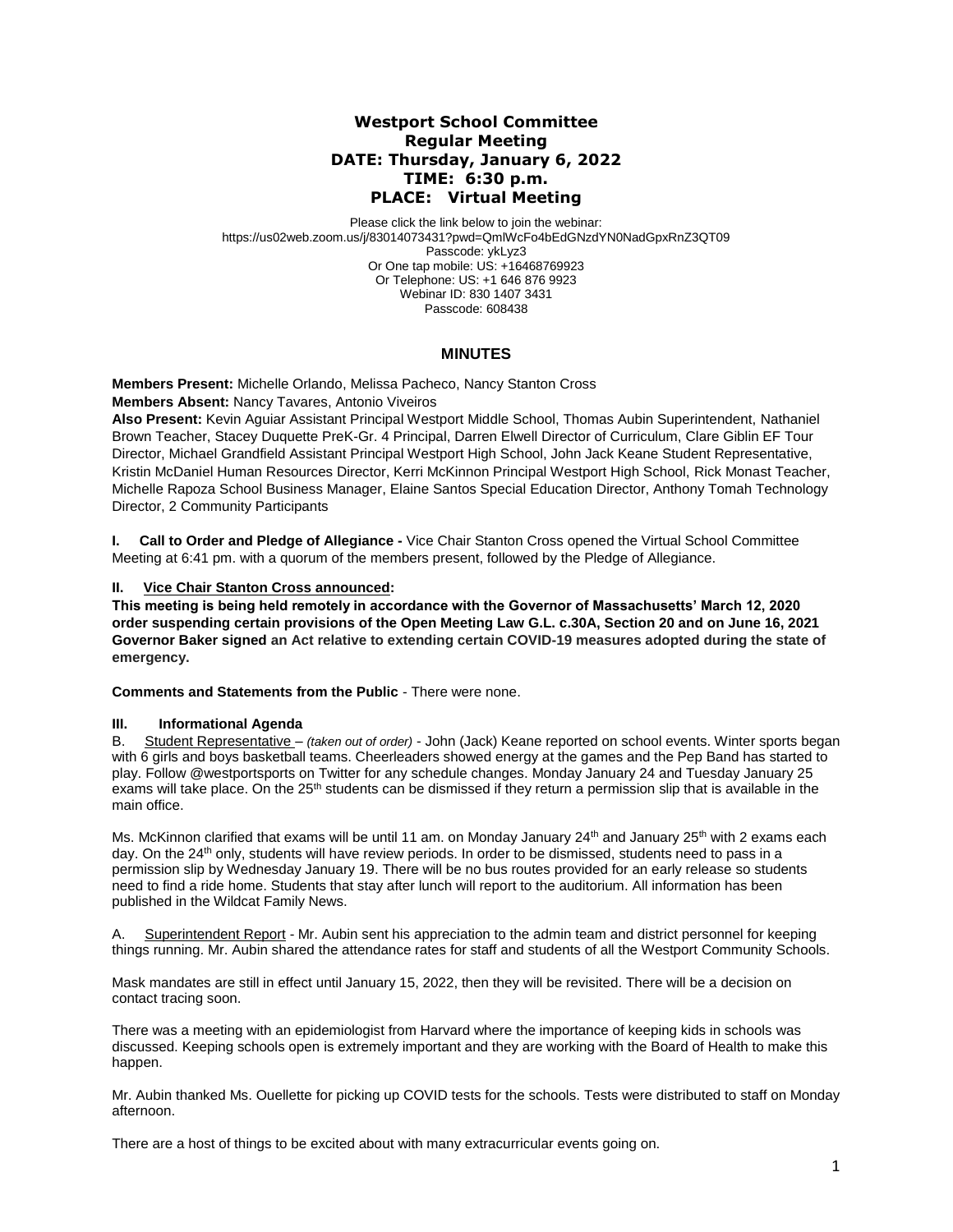Fundraiser event scheduled for Friday was postponed and tomorrow's vaccination clinic is postponed until next week. Westport Apothecary will resume vaccinations on Tuesday and Thursday between 9 am. and 2 pm.

Vice Chair Stanton Cross asked if there were any questions? There were none.

Vice Chair Stanton Cross thanked Mr. Aubin for his efforts to assist in helping fill out paperwork concerning COVID testing.

C. Bill Warrant: 12-31-21 and 1-14-22 - Vice Chair Stanton Cross reported a Bill Warrant dated 12-31-21 in the amount of \$251,235.31 and a Bill Warrant dated 1-14-22 in the amount of \$267,436.63 was emailed to school committee members for review.

Vice Chair Stanton Cross asked if there were any comments or questions? There were none.

D. Technology Update – Mr. Tomah gave an update. The installation of interactive TVs at the new middle high school and WES is completed. They are waiting for finalization of the wi-fi and for access points brackets. A recycling day will take place in 3 weeks for damaged and non-functioning smartboards. They have been working on access with VPN, HVAC, and security. Cell phone boosters have arrived and they are waiting for the installer to come in. Some reconversion is taking place to move the PA system from old school to new school. It was recommended to bring over the clocks. They are waiting for a quote. They are properly labeling camera locations in the new school. Staff can view cameras through a software client. Access cards for staff are going well. A quote is being requested to make access cards universal for all schools. Mr. Tomah is working on a Chromebook policy, turnaround time for repairs and pricing technology costs.

Vice Chair Stanton Cross asked if there were any questions?

Ms. Stanton Cross asked if the Chromebook policy will include what to do if repairs are needed? Mr. Tomah clarified that they are looking at student accountability and trying to weigh options. Using general fees and fee reductions with a possible 1 free damaged piece are some options being explored.

E. DESE/DPH Protocols for Responding to COVID Update - Mr. Aubin reported receiving an update today from DESE on protocols for quarantining and isolation. Protocols are applied retroactively, if testing positive for COVID use 5 days as well as meeting certain other conditions stated in the protocols. Removing masks for meals is allowed only when actively eating and at least 3 feet apart. Masks are on when waiting for meals or sitting during lunchtime. Definition of fully vaccinated is two weeks following the completion of the Pfizer, Moderna, or Johnson and Johnson vaccine.

F. Subcommittee Updates - Ms. Pacheco reported the CIPC met yesterday. They went through the submitted capital planning items and numbered them based on needs and priorities. Next meeting, they will decide which items to fund. For the school part, Ms. Pacheco would like additional information on the WES parking lot and the sod needed. Can school building money be used? Is this area being re-constructed? Ms. Pacheco asked what is being done with the pods? Purchase pods or sending pods back? Mr. Aubin shared the pods are a depreciating asset and they are looking for the best price to have them removed. Ms. Rapoza mentioned CIPC items for the schools were numbered in order. The pods were removed from the latest list. Ms. Rapoza will send the final list to the members. Ms. Pacheco will provide this information at the next CIPC meeting.

Ms. Pacheco reported the Cable Advisory Board has not met in the new year.

Ms. Orlando reported the Audit Committee did not have a meeting.

Ms. Stanton Cross reported after the Budget Subcommittee meeting today they will have conversations with the Selectboard, Mr. Hartnett, and FinCom. Updates will be forthcoming.

Ms. Stanton Cross reported for Mr. Viveiros on the new school building project. The latest information has been attached to the SC meeting documents. Fields are being prepared with soil, survey markers and lots of progress is happening. Mr. Aguiar reported he has been meeting weekly with Mr. Gilchrist. There is a defined punch list that is getting smaller. They are working over vacations, stairs have new treads, tile is going in, outdoor fields are being prepared and they are working hard on logistics. The punch list has been streamlined with 1 master list. Presently there are 150 different Items still outstanding. Over the break, relays were installed to make lights and heat work appropriately. They are making headway.

Vice Chair Stanton Cross asked if there were any questions? There were none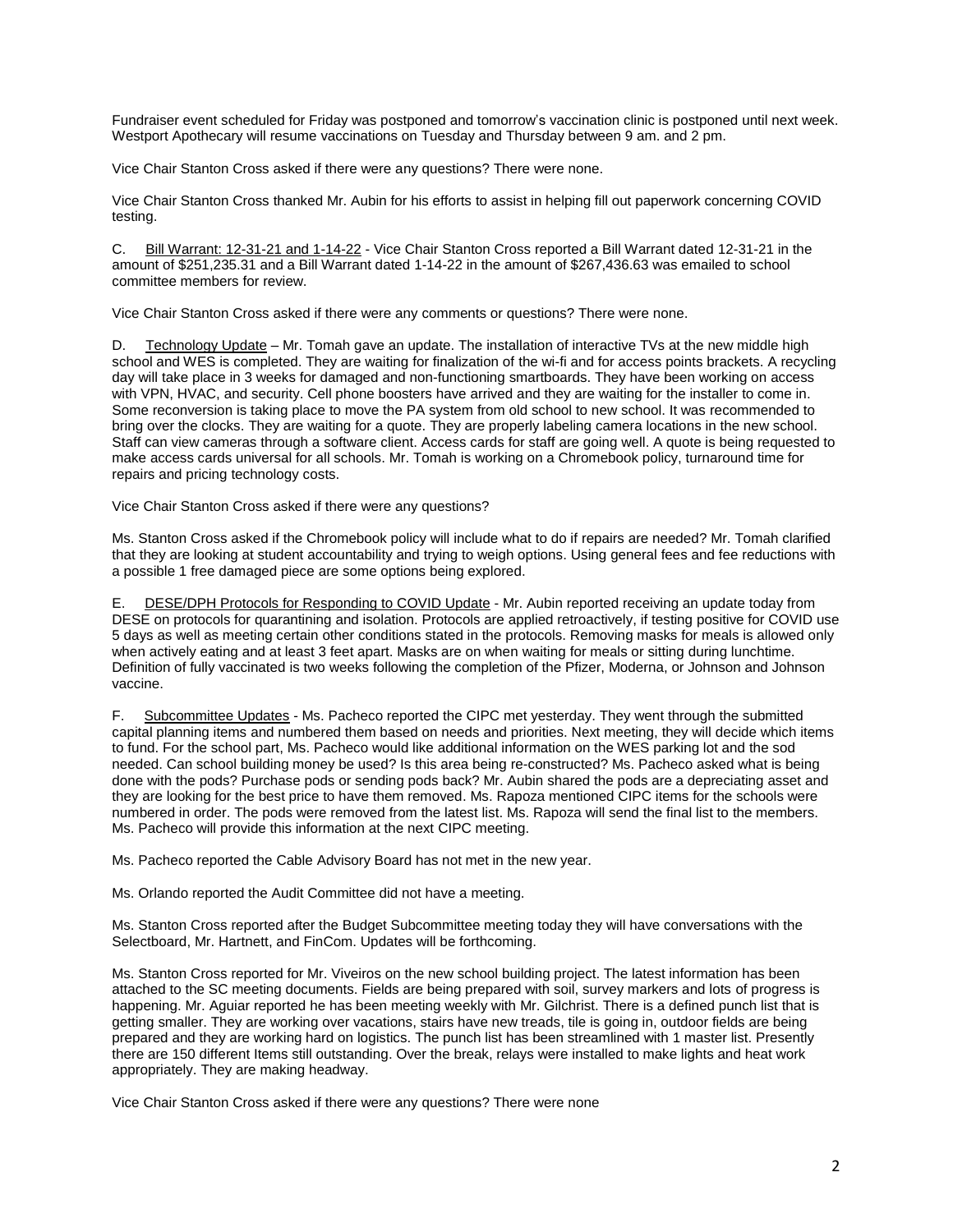#### **VI. Action Agenda**

A. Review and Act on Minutes of Thursday, December 16, 2021 -

A motion was made to approve the Minutes of Thursday, December 16, 2021. Motion by Pacheco, seconded by Orlando 3/0/0

B. Review and Act on WHS Grades 11-12 Field Trip – DECA District's Conference – Hyannis, MA - January 11, 2022 – January 12, 2022 - This event has been changed to a virtual conference by DECA. A vote is not needed because this is not an in-person field trip. Business teacher Mr. Clark has specific details on the event. Ms. Stanton Cross suggested to get some clips from this virtual event and place them on the school website.

#### C. Review and Act on International Trips – Greece & Panama -

**Panama Trip Mr. Brown** - Mr. Brown reported this trip will take place during February school vacation week. EF Tours has put safety measures in place and they are available for SC members to review. There will be 7 students and 1 adult besides himself.

Vice Chair Stanton Cross asked if there were any questions for Mr. Brown?

Ms. Pacheco mentioned Panama is seeing high rates of COVID, what happens if someone develops COVID can they come home on a plane? Ms. Giblin EF Tours Director informed everyone they recently departed 25 groups over the break successfully. If someone becomes positive on tour they isolate and quarantine, they provide testing and pay for a parent to fly over during the isolation period as well as have an EF Tour person for support. Rebooking to have a later return flight can also be arranged. These features are a part of EF Tours COVID Care Promise at no additional charge. They require all travelers to be vaccinated, need a test prior to traveling and on return. If a traveler is sick during the trip a test will be provided. EF Tours facilitates the testing. Mr. Brown is in communication with each student to sign up for testing. Ms. Giblin explained there is no insurance needed for COVID and the student gets a refund minus \$500 or a voucher at 100% for a future tour.

A question on why this item was on the Action Agenda was asked? Mr. Aubin mentioned this item should have been on the Informational Agenda. The trips were approved before; however, it was brought up again in case any SC member has any objection.

Ms. Pacheco stressed that clear information to parents is essential. Ms. Giblin said all families have communication from EF. Ms. Pacheco asked what if they stop travel to Panama? Ms. Giblin said EF Tours will provide options. If the trip is unproducible a full refund will be given. If you could not travel to Panama 50% of travel price is the cost in cancellation fees. This cost is due to already booking flights, hotels, and reservations. There is cancel for any reason insurance that can be purchased. Mr. Brown mentioned the Panama trip is a middle school trip, so if a future voucher was issued the student has plenty of time to take another trip.

**Greece Trip Mr. Monast** - Mr. Monast reported this trip will take place during April school vacation week. Parents are receiving all applicable information about the trip. Details of their last meeting was sent to school committee members and Omicron was discussed at their meeting. A total of 40 students and 5 parents are going and this is their largest trip ever to take place. The trip will also be well chaperoned with 8 staff and 5-7 adult travelers. Ms. Stanton Cross mentioned the trip information should be sent to SC members ahead of time and not the day of the meeting.

Vice Chair Stanton Cross asked if there were any questions?

Ms. Pacheco asked what happens if there are any changes with international travel? Ms. Giblin will inform everyone if there are any changes. Flexibility on refunds or do something else for parents will be done. Ms. Pacheco requested to be kept on the radar about these trips due to the high rate of COVID.

No action needed.

**V. Routine Matters -** Correspondence and Notices - Mr. Aubin received correspondence from Amanda Cronin concerning water testing for the new building. The latest test showed high carbon numbers. They are working with Mr. Duarte and Ms. Ouellette. Water fountains will be shut down and coolers will be provided until acceptable levels can be reached. Kitchen in the cafeteria is also affected. Ms. Stanton Cross would like information on this to be sent to Mr. Viveiros Chairman of the School Building Committee. This is an issue the SBC should address.

**VI. Topics the Chair could not Reasonably Anticipate Forty-eight (48) Hours in Advance of the Meeting -** There were no items.